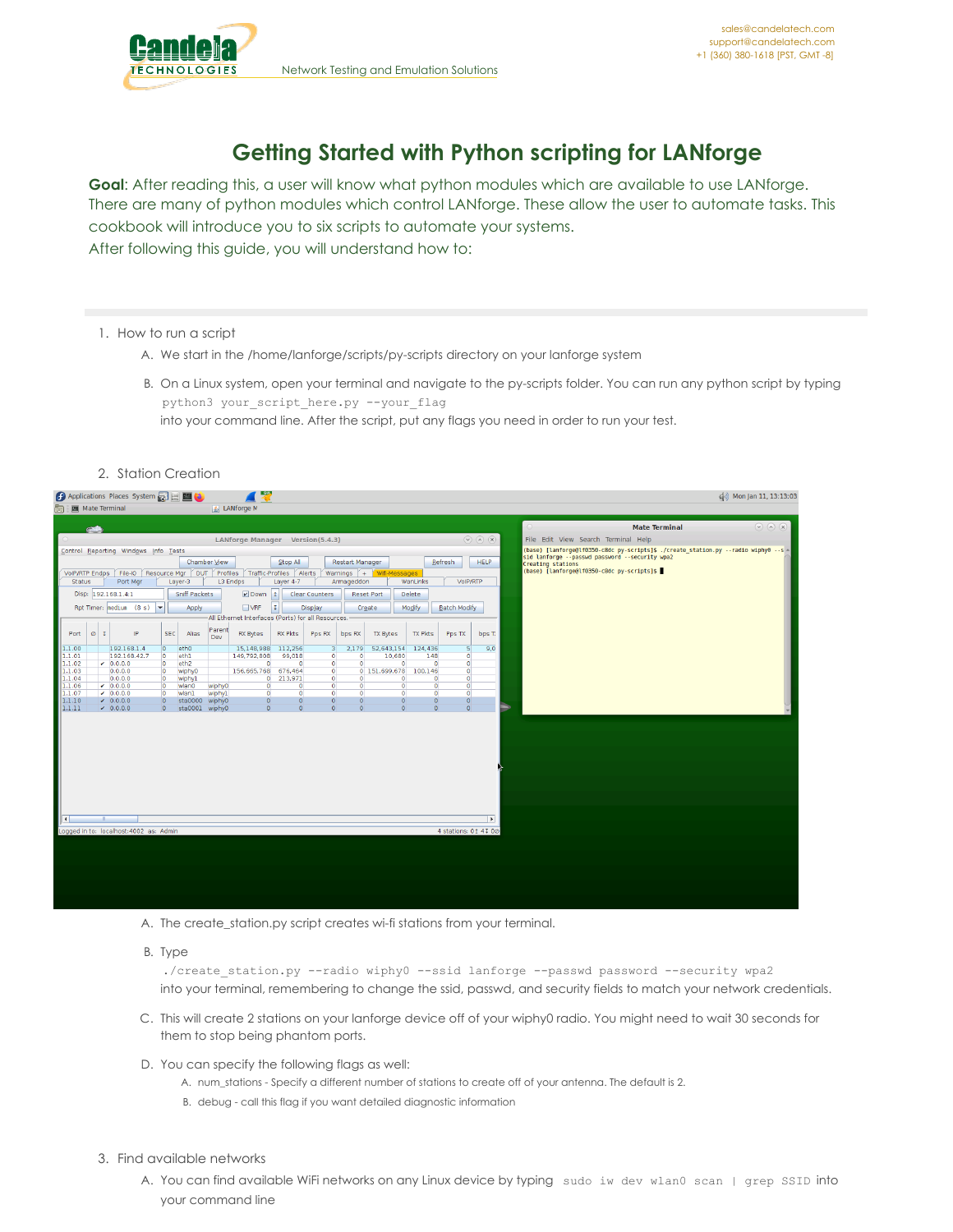- B. You can also find available WiFi networks by clicking on the station you created in the previous step,
- 4. Associate to a specific BSSIDIf you want to connect to a specific MAC Address for your router (which is called the BSSID) you can specify that on each station, you can do that in both the GUI and in the command line.
	- A. Connect via Command line
		- A. Each of your scripts has an optional AP tag where you can define the MAC address of the router you want to connect to. To do so, simply append --ap to the end of the command line argument you are running followed by the router's MAC Address.
	- B. Connect via GUI
		- A. When you double click on a Station there is an AP field inside WiFi Settings. Type the MAC Address of your router in that box and everything will work assuming the MAC Address is correct.
- 5. Bridge Creation

|                     |           | Applications Places System <b>All ED</b>     |                           |                            |              | 學                                                  |                    |                        |                 |                            |                |                                    |                           | (3) Mon Jan 11, 13:14:53                                                            |
|---------------------|-----------|----------------------------------------------|---------------------------|----------------------------|--------------|----------------------------------------------------|--------------------|------------------------|-----------------|----------------------------|----------------|------------------------------------|---------------------------|-------------------------------------------------------------------------------------|
|                     |           | Mate Terminal                                |                           | ANforge Manager Ve         |              |                                                    |                    |                        |                 |                            |                |                                    |                           |                                                                                     |
|                     |           |                                              |                           |                            |              |                                                    |                    |                        |                 |                            |                |                                    |                           |                                                                                     |
|                     |           |                                              |                           |                            |              |                                                    |                    |                        |                 |                            |                |                                    |                           | $(\sqrt{2})$ $(\sqrt{2})$<br><b>Mate Terminal</b>                                   |
|                     |           |                                              |                           |                            |              | LANforge Manager Version(5.4.3)                    |                    |                        |                 |                            |                |                                    | $\odot \odot \odot \odot$ | File Edit View Search Terminal Help                                                 |
|                     |           | Control Reporting Windows Info Tests         |                           |                            |              |                                                    |                    |                        |                 |                            |                |                                    |                           | (base) [lanforge@lf0350-c8dc py-scripts]\$ ./create station.py --radio wiphy0 --s - |
|                     |           |                                              |                           |                            | Chamber View |                                                    | Stop All           |                        | Restart Manager |                            |                | Refresh                            | <b>HELP</b>               | sid lanforge -- passwd password -- security wpa2<br>Creating stations               |
|                     |           | VolP/RTP Endps   File-IO                     |                           |                            |              | Resource Mgr DUT Profiles Traffic-Profiles Alerts  |                    |                        |                 | Warnings + Wifi-Messages   |                |                                    |                           | (base) [lanforge@lf0350-c8dc py-scripts]\$ ./create bridge.py --target device wla   |
| <b>Status</b>       |           | Port Mar                                     |                           | Layer-3                    |              | L3 Endps                                           | Layer 4-7          |                        | Armageddon      |                            | WanLinks       | VoIP/RTP                           |                           | n0 -- radio wiphyl<br>(base) [lanforge@lf0350-c8dc py-scripts]\$                    |
|                     |           | Disp: 192.168.1.4:1                          |                           | Sniff Packets              |              | $\nu$ Down 1                                       |                    | Clear Counters         |                 | <b>Reset Port</b>          | Delete         |                                    |                           |                                                                                     |
|                     |           | Rpt Timer: nediun (8 s) $\blacktriangledown$ |                           | Apply                      |              | $\Box$ VRF                                         | II.                | Display                |                 | Create                     | Modify         | <b>Batch Modify</b>                |                           |                                                                                     |
|                     |           |                                              |                           |                            |              | All Ethernet Interfaces (Ports) for all Resources. |                    |                        |                 |                            |                |                                    |                           |                                                                                     |
|                     |           |                                              |                           |                            | Parent       |                                                    |                    |                        |                 |                            |                |                                    |                           |                                                                                     |
| Port                | $\circ$ I | IP                                           | SEC                       | Alias                      | Dev          | <b>RX Bytes</b>                                    | <b>RX Pkts</b>     | Pps RX                 | bps RX          | <b>TX Bytes</b>            | <b>TX Pkts</b> | Pps TX                             | bps T.                    |                                                                                     |
| 1.1.00              |           | 192.168.1.4                                  | $\overline{0}$            | eth <sub>0</sub>           |              | 15,405,071                                         | 115,798            | 29                     | 16,798          | 55,469,699                 | 128,542        | 33 <sup>1</sup>                    | 184.3                     |                                                                                     |
| 1.1.01              |           | 192.168.42.7                                 | $\circ$                   | eth1                       |              | 149,792,808                                        | 99,018<br>$\Omega$ | $\circ$                | $\bullet$       | 10,680                     | 148            | $\bullet$                          |                           |                                                                                     |
| 1.1.02<br>1.1.03    |           | $-0.0.0.0$<br>0.0.0.0                        | $\overline{0}$<br>$\circ$ | eth <sub>2</sub><br>wiphy0 |              | $\overline{0}$<br>156,665,768                      | 676.464            | $\bullet$<br>$\bullet$ | $\bullet$       | $\bullet$<br>0 151,699,678 | 100.146        | $\bullet$<br>$\bullet$<br>$\Omega$ |                           |                                                                                     |
| 1.1.04              |           | 0.0.0.0                                      | $\circ$                   | wiphyl                     |              | $\circ$                                            | 213.971            | $\circ$                | $\circ$         | $\mathbf{O}$               |                | $\mathbf{O}$<br>$\mathbf{O}$       |                           |                                                                                     |
| 1.1.06              |           | $-0.0.0.0$                                   | $\circ$                   | wlan0                      | wiphy0       | $\bullet$                                          | $\circ$            | $\overline{0}$         | $\overline{0}$  | $\overline{0}$             |                | $\overline{0}$<br>$\bullet$        |                           |                                                                                     |
| 1.1.07              |           | $-0.0.0.0$                                   | $\overline{0}$            | wlan1                      | wiphy1       | $\overline{0}$                                     | $\circ$            | $\overline{0}$         | $\circ$         | $\bullet$                  |                | $\bullet$<br>$\bullet$             |                           |                                                                                     |
| 1.1.10              |           | $-0.0.0.0$                                   | $\overline{0}$            | sta0000 wiphy0             |              | $\Omega$                                           | $\circ$            | $\circ$                | $\circ$         | $\circ$                    |                | $\overline{0}$<br>$\overline{0}$   |                           |                                                                                     |
| 1.1.11              |           | $\angle$ 0.0.0.0                             | $\circ$                   | sta0001                    | wiphy0       | $\Omega$                                           | $\overline{0}$     | $\Omega$               | $\Omega$        | $\mathbf{0}$               |                | $\overline{0}$<br>$\overline{0}$   |                           |                                                                                     |
| 1.1.12              |           | 0.0.0.0                                      | $\circ$                   | br <sub>0</sub>            |              | $\overline{0}$                                     | $\overline{0}$     | $\overline{0}$         | $\bullet$       | 3,124                      | 24             | $\overline{0}$                     | 8                         |                                                                                     |
|                     |           |                                              |                           |                            |              |                                                    |                    |                        |                 |                            |                |                                    | R.                        |                                                                                     |
| $\vert \cdot \vert$ |           |                                              |                           |                            |              |                                                    |                    |                        |                 |                            |                |                                    | $\rightarrow$             |                                                                                     |
|                     |           | Logged in to: localhost: 4002 as: Admin      |                           |                            |              |                                                    |                    |                        |                 |                            |                | 4 stations: 01 41 00               |                           |                                                                                     |
|                     |           |                                              |                           |                            |              |                                                    |                    |                        |                 |                            |                |                                    |                           |                                                                                     |
|                     |           |                                              |                           |                            |              |                                                    |                    |                        |                 |                            |                |                                    |                           |                                                                                     |
|                     |           |                                              |                           |                            |              |                                                    |                    |                        |                 |                            |                |                                    |                           |                                                                                     |
|                     |           |                                              |                           |                            |              |                                                    |                    |                        |                 |                            |                |                                    |                           |                                                                                     |
|                     |           |                                              |                           |                            |              |                                                    |                    |                        |                 |                            |                |                                    |                           |                                                                                     |
|                     |           |                                              |                           |                            |              |                                                    |                    |                        |                 |                            |                |                                    |                           |                                                                                     |
|                     |           |                                              |                           |                            |              |                                                    |                    |                        |                 |                            |                |                                    |                           |                                                                                     |

- A. To create a bridge, you can use the create\_bridge.py script in the py\_scripts folder.
- B. Type

```
./create_bridge.py --target_device wlan0 --radio wiphy1
```
Into your terminal, remembering to change the ssid, passwd, and security fields to match your network credentials.

- C. create\_bridge requires the following arguments:
	- A. target\_device which device the bridge is going to connect
	- B. radio default is wiphy0
- D. It is not valid to add stations to a bridge, they don't work like you would expect. Bridges can have: eth ports, redirects (rdd) ports, vaps, and qvlan ports. Ports in a bridge cannot have IP addresses.
- 6. VAP Creation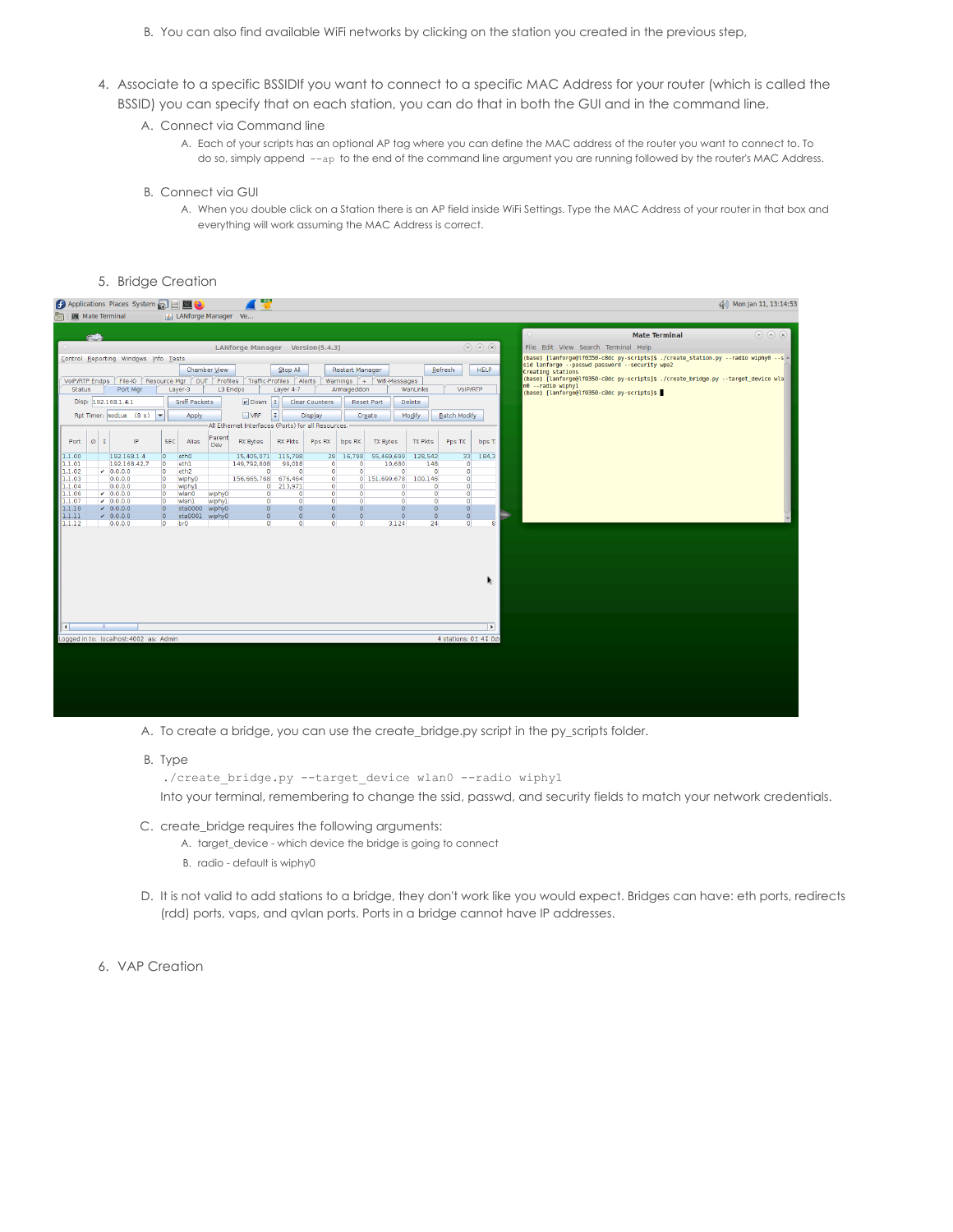|                     | Applications Places System |                                         |                          |                                  |                                                                     |                  |                                                    |                            |                          |                |                         |                      |                         |          | do) Mon Jan 11, 13:25:13                                                                                |                 |
|---------------------|----------------------------|-----------------------------------------|--------------------------|----------------------------------|---------------------------------------------------------------------|------------------|----------------------------------------------------|----------------------------|--------------------------|----------------|-------------------------|----------------------|-------------------------|----------|---------------------------------------------------------------------------------------------------------|-----------------|
|                     |                            | <b>Mate Terminal</b>                    |                          |                                  | ANforge Manager Ve                                                  |                  |                                                    |                            |                          |                |                         |                      |                         |          |                                                                                                         |                 |
|                     | <b>GMB</b>                 |                                         |                          |                                  |                                                                     |                  |                                                    |                            |                          |                |                         |                      |                         | $\circ$  | <b>Mate Terminal</b>                                                                                    | $\odot$ (a) (x) |
|                     |                            |                                         |                          |                                  |                                                                     |                  | <b>LANforge Manager Version(5.4.3)</b>             |                            |                          |                |                         |                      | $\odot$ $\odot$ $\odot$ |          | File Edit View Search Terminal Help                                                                     |                 |
|                     |                            | Control Reporting Windows Info Tests    |                          |                                  |                                                                     |                  |                                                    |                            |                          |                |                         |                      |                         |          | (base) [lanforge@lf@350-c8dc py-scripts]\$ ./create station.py --radio wiphy0 --s -                     |                 |
|                     |                            |                                         |                          |                                  | Chamber View                                                        |                  | Stop All                                           |                            | Restart Manager          |                |                         | Refresh              | <b>HELP</b>             |          | sid lanforge --passwd password --security wpa2<br>Creating stations                                     |                 |
| VolP/RTP Endps      |                            |                                         |                          |                                  | File-IO   Resource Mgr   DUT   Profiles   Traffic-Profiles   Alerts |                  |                                                    |                            | Warnings + Wifi-Messages |                |                         |                      |                         |          | (base) [lanforge@lf0350-c8dc py-scripts]\$ ./create_bridge.py --target_device_wla                       |                 |
| <b>Status</b>       |                            | Port Mgr                                |                          |                                  | Laver-3<br>L3 Endps                                                 |                  | Layer 4-7                                          |                            | Armageddon               |                | WanLinks                | VoIP/RTP             |                         |          | n0 -- radio wiphyl<br>(base) [lanforge@lf0350-c8dc py-scripts]\$ ./create vap.py --radio wiphy0 --secur |                 |
|                     |                            | Disp: 192.168.1.4:1                     |                          |                                  | Sniff Packets                                                       | Down             | I±                                                 | <b>Clear Counters</b>      | <b>Reset Port</b>        |                | <b>Delete</b>           |                      |                         | password | ity wpa2 --ssid lanforge --passwd password                                                              |                 |
|                     |                            | Rpt Timer: nedium (8 s)                 | $\overline{\phantom{a}}$ |                                  | Apply                                                               | $\Box$ VRF       | II.                                                | Display                    | Create                   |                | Modify                  | Batch Modify         |                         | lanforge |                                                                                                         |                 |
|                     |                            |                                         |                          |                                  |                                                                     |                  | All Ethernet Interfaces (Ports) for all Resources. |                            |                          |                |                         |                      |                         |          | Creating VAPs<br><b>Creating VAPs</b>                                                                   |                 |
| Port                | $\circ$ I                  | IP                                      |                          | <b>SEC</b>                       | Alias                                                               | Parent<br>Dev    | <b>RX Bytes</b>                                    | <b>RX Pkts</b>             | Pps RX                   | bps RX         | <b>TX Bytes</b>         | <b>TX Pkts</b>       | Pps T                   |          | (base) [lanforge@lf0350-c8dc py-scripts]\$                                                              |                 |
| 1.1.00              |                            | 192.168.1.4                             |                          | lo.                              | etho                                                                |                  | 15,879,252                                         | 122.335                    |                          | 32 18.832      | 59,699,615              | 136,066              |                         |          |                                                                                                         |                 |
| 1.1.01              |                            | 192.168.42.7                            |                          | $\circ$                          | eth1                                                                |                  | 149.792.808                                        | 99.018                     | $\Omega$                 | $\Omega$       | 10,680                  | 148                  |                         |          |                                                                                                         |                 |
| 1.1.02              |                            | $-0.0.0.0$                              |                          | $\circ$                          | eth <sub>2</sub>                                                    |                  | $\Omega$                                           | $\Omega$                   | $\Omega$                 | $\Omega$       | $\mathbf{0}$            | $\circ$              |                         |          |                                                                                                         |                 |
| 1.1.03              |                            | 0.0.0.0                                 |                          | $\circ$                          | wiphy0                                                              |                  | 172,565,436                                        | 743,107                    |                          |                | 114 218,612 151,702,868 | 100,168              |                         |          |                                                                                                         |                 |
| 1.1.04              |                            | 0.0.0.0                                 |                          | $\circ$                          | wiphy1                                                              |                  | $\circ$                                            | 213.971                    | $\bullet$                | $\overline{0}$ | $\Omega$                | $\circ$              |                         |          |                                                                                                         |                 |
| 1.1.06              |                            | $-0.0.0.0$                              |                          | $\circ$                          | wlan0                                                               | wiphy0           | $\bullet$                                          | $\circ$                    | $\overline{0}$           | $\circ$        | $\circ$                 | $\circ$              |                         |          |                                                                                                         |                 |
| 1.1.07              |                            | $-0.0.0.0$                              |                          | $\overline{\mathbf{0}}$          | wlanl                                                               | wiphyl           | $\Omega$                                           | $\circ$                    | $\circ$                  | $\circ$        | $\Omega$                | $\circ$              |                         |          |                                                                                                         |                 |
| 1.1.10              |                            | $-0.0.0.0$                              |                          | $\circ$                          | sta0000                                                             | wiphy0           | $\overline{0}$                                     | $\overline{0}$             | $\Omega$                 | $\overline{0}$ | $\Omega$<br>$\Omega$    | $\circ$              |                         |          |                                                                                                         |                 |
| 1.1.11<br>1.1.12    |                            | $-0.0.0.0$<br>0.0.0.0                   |                          | $\overline{0}$<br>$\overline{0}$ | sta0001<br>bro                                                      | wiphy0           | $\circ$<br>$\Omega$                                | $\overline{0}$<br>$\Omega$ | $\circ$<br>$\Omega$      | $\circ$<br> 0  | 16,852                  | $\circ$<br>74        |                         |          |                                                                                                         |                 |
|                     |                            | 0.0.0.0                                 |                          | $\overline{0}$                   |                                                                     |                  | $\overline{0}$                                     | $\overline{0}$             | $\Omega$                 | $\overline{0}$ | 3,568                   | 35                   |                         |          |                                                                                                         |                 |
| 1.1.14<br>1.1.16    |                            | 0.0.0.0                                 |                          | $\circ$                          | 1.1.vap0000<br>1.1.vap0001                                          | wiphy0<br>wiphy0 | $\bullet$                                          | $\overline{0}$             | $\overline{0}$           | $\overline{0}$ | 17,512                  | 70                   |                         |          |                                                                                                         |                 |
|                     |                            |                                         |                          |                                  |                                                                     |                  |                                                    |                            |                          |                |                         |                      |                         |          |                                                                                                         |                 |
| $\vert \cdot \vert$ |                            |                                         |                          |                                  |                                                                     |                  |                                                    |                            |                          |                |                         |                      | $\rightarrow$           |          |                                                                                                         |                 |
|                     |                            |                                         |                          |                                  |                                                                     |                  |                                                    |                            |                          |                |                         |                      |                         |          |                                                                                                         |                 |
|                     |                            | Logged in to: localhost: 4002 as: Admin |                          |                                  |                                                                     |                  |                                                    |                            |                          |                |                         | 4 stations: 01 41 00 |                         |          |                                                                                                         |                 |
|                     |                            |                                         |                          |                                  |                                                                     |                  |                                                    |                            |                          |                |                         |                      |                         |          |                                                                                                         |                 |
|                     |                            |                                         |                          |                                  |                                                                     |                  |                                                    |                            |                          |                |                         |                      |                         |          |                                                                                                         |                 |
|                     |                            |                                         |                          |                                  |                                                                     |                  |                                                    |                            |                          |                |                         |                      |                         |          |                                                                                                         |                 |
|                     |                            |                                         |                          |                                  |                                                                     |                  |                                                    |                            |                          |                |                         |                      |                         |          |                                                                                                         |                 |
|                     |                            |                                         |                          |                                  |                                                                     |                  |                                                    |                            |                          |                |                         |                      |                         |          |                                                                                                         |                 |
|                     |                            |                                         |                          |                                  |                                                                     |                  |                                                    |                            |                          |                |                         |                      |                         |          |                                                                                                         |                 |
|                     |                            |                                         |                          |                                  |                                                                     |                  |                                                    |                            |                          |                |                         |                      |                         |          |                                                                                                         |                 |

A. You can create a VAP from your terminal with the create\_vap.py script.

#### B. Type

./create vap.py --radio wiphy0 --security wpa2 --ssid lanforge --passwd password into your terminal, remembering to change the ssid, passwd, and security fields to match your network credentials.

- C. create\_vap supports the following flags:
	- A. num vaps A user defined number of VAPs to create off of your antenna
	- B. upstream\_port if your ethernet cable to your router is not eth1, define it using this flag. Eth1 is the default for this flag.
	- C. debug call this flag if you want detailed diagnostic information

## 7. Layer-3 Cross Connect

- A. In your py-scripts, there is a create\_l3 script which allows you to create stations in your terminal.
- B. Type

./create\_l3.py --radio wiphy0 --num\_stations 0

into your terminal, remembering to change the ssid, passwd, and security fields to match your network credentials.

C. This will create a layer3 cross connect between each station you already built on your lanforge device and your wiphy0 radio. You might need to wait 30 seconds for them to stop being phantom ports. If you do not specify num\_stations 0 it would have created two stations by default off your specified radio. You can change which port the cross connect will be connected to with the --upstream\_port option.

## D. You can specify the following flags as well:

- A. num stations Specify a different number of stations to create off of your antenna.
- B. upstream\_port if your ethernet cable to your router is not eth1, define it using this flag. Eth1 is the default for this flag.
- C. debug call this flag if you want to get error messages in case anything goes wrong.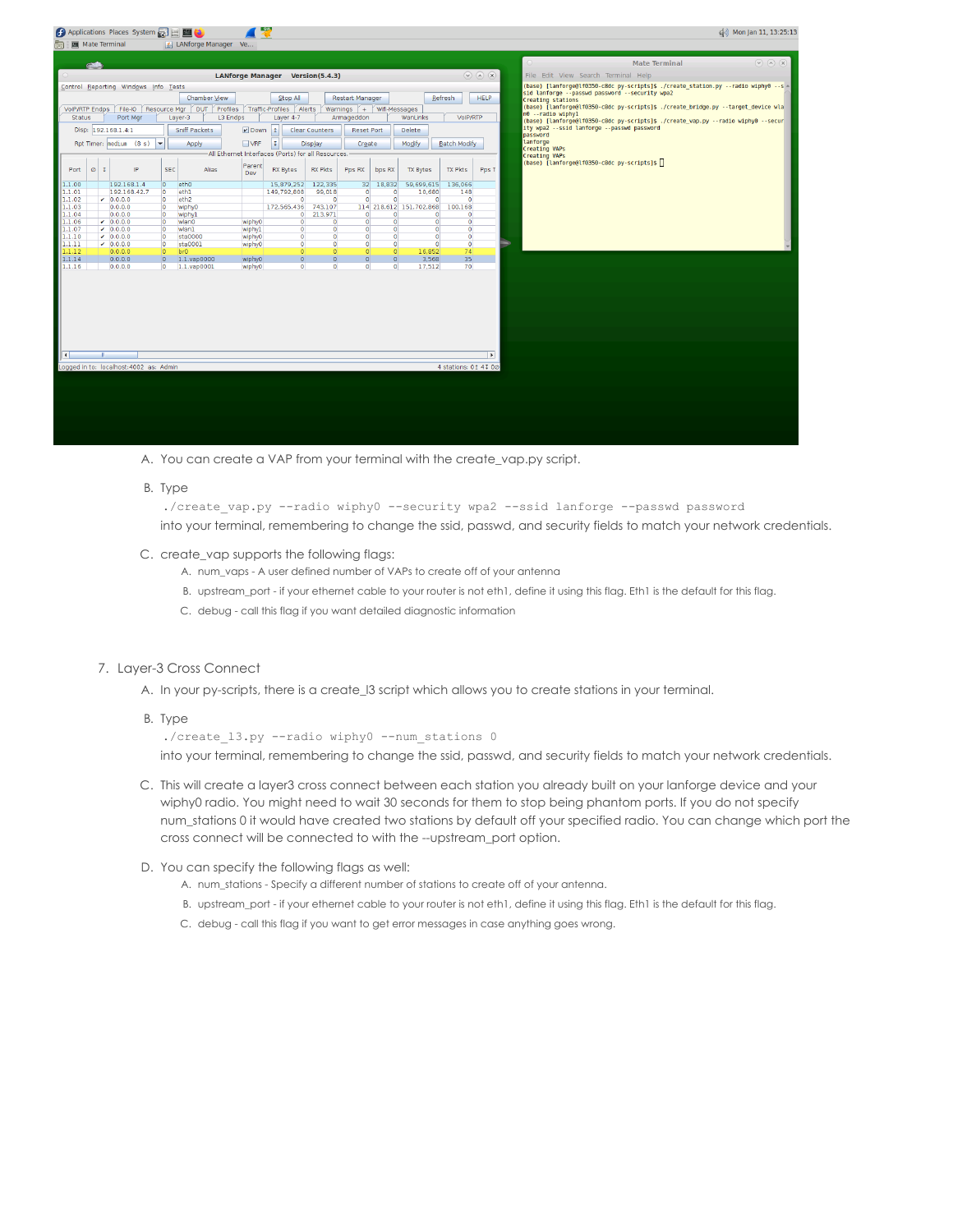E. Your port manager will look similar to this

|                  |         |   | Applications Places System and EL            |                                  |                                                   |          | டவுட       |                                                    |                            |                             |          |                                      |                                  |                       | (3) Mon Jan 11, 13:25:50                                                                                                        |
|------------------|---------|---|----------------------------------------------|----------------------------------|---------------------------------------------------|----------|------------|----------------------------------------------------|----------------------------|-----------------------------|----------|--------------------------------------|----------------------------------|-----------------------|---------------------------------------------------------------------------------------------------------------------------------|
|                  |         |   | <b>Mate Terminal</b>                         |                                  |                                                   |          |            | <b>4.</b> LANforge Manager Version(5.4.3)          |                            |                             |          |                                      |                                  |                       |                                                                                                                                 |
|                  |         |   |                                              |                                  |                                                   |          |            |                                                    |                            |                             |          |                                      |                                  |                       |                                                                                                                                 |
|                  |         |   |                                              |                                  |                                                   |          |            |                                                    |                            |                             |          |                                      |                                  |                       | <b>Mate Terminal</b><br>$(\vee)$ $(\wedge)$ $(\times)$                                                                          |
|                  |         |   |                                              |                                  |                                                   |          |            | <b>LANforge Manager Version(5.4.3)</b>             |                            |                             |          |                                      |                                  | $\odot$ (a) (x)       | File Edit View Search Terminal Help                                                                                             |
|                  |         |   | Control Reporting Windows Info Tests         |                                  |                                                   |          |            |                                                    |                            |                             |          |                                      |                                  |                       | (base) [lanforge@lf0350-c8dc py-scripts]\$ ./create station.py --radio wiphy0 --s -                                             |
|                  |         |   |                                              |                                  | Chamber View                                      |          |            | Stop All                                           |                            | Restart Manager             |          |                                      | <b>Refresh</b>                   | <b>HELP</b>           | sid lanforge --passwd password --security wpa2<br>Creating stations                                                             |
| VoIP/RTP Endps   |         |   | File-IO                                      |                                  | Resource Mgr DUT Profiles Traffic-Profiles Alerts |          |            |                                                    |                            | Warnings   + Wifi-Messages  |          |                                      |                                  |                       | (base) [lanforge@lf0350-c8dc py-scripts]\$ ./create bridge.py --target device wla                                               |
| <b>Status</b>    |         |   | Port Mar                                     |                                  | Layer-3                                           | L3 Endps |            | Layer 4-7                                          |                            | Armageddon                  |          | WanLinks                             | VoIP/RTP                         |                       | n0 -- radio wiphyl                                                                                                              |
|                  |         |   | Disp: 192.168.1.4:1                          |                                  | Sniff Packets                                     |          | $ v $ Down | 1                                                  | <b>Clear Counters</b>      | <b>Reset Port</b>           |          | Delete                               |                                  |                       | (base) [lanforge@lf0350-c8dc py-scripts]\$ ./create vap.py --radio wiphy0 --secur<br>ity wpa2 --ssid lanforge --passwd password |
|                  |         |   |                                              |                                  |                                                   |          |            |                                                    |                            |                             |          |                                      |                                  |                       | password                                                                                                                        |
|                  |         |   | Rpt Timer: nediun (8 s) $\blacktriangledown$ |                                  | Apply                                             |          | NRF        | I                                                  | Display                    | Create                      |          | Modify                               | Batch Modify                     |                       | lanforge                                                                                                                        |
|                  |         |   |                                              |                                  |                                                   |          |            | All Ethernet Interfaces (Ports) for all Resources. |                            |                             |          |                                      |                                  |                       | <b>Creating VAPs</b><br><b>Creating VAPs</b>                                                                                    |
|                  |         |   |                                              |                                  |                                                   |          | Parent     |                                                    |                            |                             |          |                                      |                                  |                       | (base) [lanforge@lf0350-c8dc py-scripts]\$ ./create l3.py --radio wiphy0 --num st                                               |
| Port             | $\circ$ | τ | IP                                           | <b>SEC</b>                       | Alias                                             |          | Dev        | <b>RX Bytes</b>                                    | <b>RX Pkts</b>             | Pps RX                      | bps RX   | <b>TX Bytes</b>                      | <b>TX Pkts</b>                   | Pps T                 | ations 0<br>Creating stations                                                                                                   |
| 1.1.00           |         |   | 192.168.1.4                                  | $\overline{0}$                   | eth <sub>0</sub>                                  |          |            | 15.954.312                                         | 123.372                    | 45                          | 26.387   | 60.450.579                           | 137,246                          |                       | (base) [lanforge@lf0350-c8dc py-scripts]\$                                                                                      |
| 1.1.01           |         |   | 192.168.42.7                                 | $\circ$                          | eth1                                              |          |            | 149.792.808                                        | 99.018                     | $\bullet$                   |          | 10,680<br>$\Omega$                   | 148                              |                       |                                                                                                                                 |
| 1.1.02           |         |   | $-0.0.0.0$                                   | $\circ$                          | eth <sub>2</sub>                                  |          |            | $\bullet$                                          | $\Omega$                   | $\bullet$                   |          | $\overline{0}$                       | $\bullet$<br>$\bullet$           |                       |                                                                                                                                 |
| 1.1.03<br>1.1.04 |         |   | 0.0.0.0<br>0.0.0.0                           | $\overline{0}$<br>$\overline{0}$ | <b>wiphy0</b><br>wiphy1                           |          |            | 173,602,878                                        | 747.465<br>$0$ 213.971     | $\circ$                     |          | 115 221.619 151.702.868<br>$\bullet$ | 100,168<br>$\bullet$<br>$\Omega$ |                       |                                                                                                                                 |
| 1.1.06           |         |   | $-0.0.0.0$                                   | $\overline{0}$                   | wlan0                                             |          | wiphy0     | $\bullet$                                          | $\bullet$                  | $\bullet$                   |          | $\overline{0}$                       | $\circ$<br>$\bullet$             |                       |                                                                                                                                 |
| 1.1.07           |         |   | $-0.0.0.0$                                   | $\circ$                          | wlan1                                             |          | wiphyl     | $\bullet$                                          | $\Omega$                   | $\bullet$                   |          | $\bullet$                            | $\bullet$<br>$\overline{0}$      |                       |                                                                                                                                 |
| 1.1.10           |         |   | $-0.0.0.0$                                   | $\circ$                          | sta0000                                           |          | wiphy0     | $\Omega$                                           | $\Omega$                   | $\bullet$                   |          | $\Omega$                             | $\Omega$<br>$\bullet$            |                       |                                                                                                                                 |
| 1.1.11<br>1.1.12 |         |   | $-0.0.0.0$<br>0.0.0.0                        | $\circ$<br>$\overline{0}$        | sta0001<br>br <sub>0</sub>                        |          | wiphy0     | $\bullet$<br>$\overline{0}$                        | $\Omega$<br>$\overline{0}$ | $\bullet$<br>$\overline{0}$ |          | $\circ$<br>$\Omega$<br>17,606        | $\bullet$<br>$\bullet$<br>77     |                       |                                                                                                                                 |
| 1.1.14           |         |   | 0.0.0.0                                      | $\overline{0}$                   | 1.1.vap0000                                       |          | wiphy0     | $\Omega$                                           | $\circ$                    | $\circ$                     | $\Omega$ | 3,568                                | 35                               |                       |                                                                                                                                 |
| 1.1.16           |         |   | 0.0.0.0                                      | o                                | 1.1.vap0001                                       |          | wiphy0     | $\bullet$                                          | $\bullet$                  | $\bullet$                   |          | $\bullet$<br>18,320                  | 73                               |                       |                                                                                                                                 |
|                  |         |   |                                              |                                  |                                                   |          |            |                                                    |                            |                             |          |                                      |                                  |                       |                                                                                                                                 |
|                  |         |   |                                              |                                  |                                                   |          |            |                                                    |                            |                             |          |                                      |                                  |                       |                                                                                                                                 |
|                  |         |   |                                              |                                  |                                                   |          |            |                                                    |                            |                             |          |                                      |                                  |                       |                                                                                                                                 |
|                  |         |   |                                              |                                  |                                                   |          |            |                                                    |                            |                             |          |                                      |                                  |                       |                                                                                                                                 |
|                  |         |   |                                              |                                  |                                                   |          |            |                                                    |                            |                             |          |                                      |                                  |                       |                                                                                                                                 |
|                  |         |   |                                              |                                  |                                                   |          |            |                                                    |                            |                             |          |                                      |                                  |                       |                                                                                                                                 |
|                  |         |   |                                              |                                  |                                                   |          |            |                                                    |                            |                             |          |                                      |                                  |                       |                                                                                                                                 |
|                  |         |   |                                              |                                  |                                                   |          |            |                                                    |                            |                             |          |                                      |                                  |                       |                                                                                                                                 |
| О                |         |   |                                              |                                  |                                                   |          |            |                                                    |                            |                             |          |                                      |                                  | $\blacktriangleright$ |                                                                                                                                 |
|                  |         |   |                                              |                                  |                                                   |          |            |                                                    |                            |                             |          |                                      |                                  |                       |                                                                                                                                 |
|                  |         |   | Logged in to: localhost: 4002 as: Admin      |                                  |                                                   |          |            |                                                    |                            |                             |          |                                      | 4 stations: 01 41 00             |                       |                                                                                                                                 |
|                  |         |   |                                              |                                  |                                                   |          |            |                                                    |                            |                             |          |                                      |                                  |                       |                                                                                                                                 |
|                  |         |   |                                              |                                  |                                                   |          |            |                                                    |                            |                             |          |                                      |                                  |                       |                                                                                                                                 |
|                  |         |   |                                              |                                  |                                                   |          |            |                                                    |                            |                             |          |                                      |                                  |                       |                                                                                                                                 |
|                  |         |   |                                              |                                  |                                                   |          |            |                                                    |                            |                             |          |                                      |                                  |                       |                                                                                                                                 |
|                  |         |   |                                              |                                  |                                                   |          |            |                                                    |                            |                             |          |                                      |                                  |                       |                                                                                                                                 |
|                  |         |   |                                              |                                  |                                                   |          |            |                                                    |                            |                             |          |                                      |                                  |                       |                                                                                                                                 |
|                  |         |   |                                              |                                  |                                                   |          |            |                                                    |                            |                             |          |                                      |                                  |                       |                                                                                                                                 |

## F. Your Layer 3 connections will look similar to this

**O** Applications Places System **by B B C** 

```
(4) Mon Jan 11, 13:26:12
```

| <b>图 Mate Terminal</b>                  |                 |                |                          | ANforge Manager Ve  |                                             |                |                 |               |                                               |                      |                                                                                                                                 |
|-----------------------------------------|-----------------|----------------|--------------------------|---------------------|---------------------------------------------|----------------|-----------------|---------------|-----------------------------------------------|----------------------|---------------------------------------------------------------------------------------------------------------------------------|
|                                         |                 |                |                          |                     |                                             |                |                 |               |                                               |                      | $\qquad \qquad \textcircled{r} \qquad \qquad \textcircled{r} \qquad \qquad \textcircled{r}$<br><b>Mate Terminal</b>             |
|                                         |                 |                |                          |                     | LANforge Manager Version(5.4.3)             |                |                 |               |                                               | $\odot$ (a) (x)      | File Edit View Search Terminal Help                                                                                             |
| Control Reporting Windows Info Tests    |                 |                |                          |                     |                                             |                |                 |               |                                               |                      | (base) [lanforge@lf0350-c8dc py-scripts]\$ ./create station.py --radio wiphy0 --s -                                             |
|                                         |                 |                |                          | Chamber View        | Stop All                                    |                | Restart Manager |               | Refresh                                       | HELP.                | sid lanforge -- passwd password -- security wpa2<br>Creating stations                                                           |
| VoIP/RTP Endps                          |                 |                | File-IO Resource Mgr DUT | L3 Endps            | Profiles Traffic-Profiles Alerts            | Warnings +     |                 | Wifi-Messages |                                               |                      | (base) [lanforge@lf0350-c8dc py-scripts]\$ ./create bridge.py --target device wla<br>n0 --radio wiphyl                          |
| <b>Status</b>                           | Port Mar        |                | Layer-3                  |                     | Layer 4-7                                   |                | Armageddon      | WanLinks      |                                               | VoIP/RTP             | (base) [lanforge@lf0350-c8dc py-scripts]\$ ./create_vap.py --radio wiphy0 --secur<br>ity wpa2 --ssid lanforge --passwd password |
|                                         | Rpt Timer: fast | (1 s)          |                          | Go Test Manager all | $\blacksquare$                              | Select All     | $Start +$       | $Step -$      | Quiesce<br><b>Clear</b>                       |                      | password<br>lanforge                                                                                                            |
| View                                    |                 | $0 - 500$      |                          | $\bullet$ Go        |                                             | <b>Display</b> | Create          | Modify        | Delete                                        |                      | <b>Creating VAPs</b>                                                                                                            |
|                                         |                 |                |                          |                     | - Cross Connects for Selected Test Manager- |                |                 |               |                                               |                      | <b>Creating VAPs</b><br>(base) [lanforge@lf0350-c8dc py-scripts]\$ ./create l3.py --radio wiphy0 --num st                       |
| Name                                    | Type            | State          | Pkt Rx A                 | Pkt Rx B            | <b>Bps Rx A</b>                             | Bos Rx B       |                 |               | Rx Drop % A Rx Drop % B Drop Pkts A Drop Pkts |                      | ations 0<br>Creating stations<br>(base) [lanforge@lf0350-c8dc py-scripts]\$                                                     |
| VTsta0000-0                             |                 | LF/UDP Stopped | $\circ$                  | $\circ$             | $\circ$                                     | $\Omega$       |                 | $\circ$       | $\circ$                                       | $\Omega$             |                                                                                                                                 |
| VTsta0001-1                             |                 | LF/UDP Stopped | $\circ$                  | $\circ$             | $\bullet$                                   | $\circ$        |                 | $\circ$       | $\circ$                                       | $\overline{0}$       |                                                                                                                                 |
| ⊪∢∣                                     |                 |                |                          |                     |                                             |                |                 |               |                                               | $\mathbf{E}$         |                                                                                                                                 |
| Logged in to: localhost: 4002 as: Admin |                 |                |                          |                     |                                             |                |                 |               |                                               | 4 stations: 01 41 00 |                                                                                                                                 |
|                                         |                 |                |                          |                     |                                             |                |                 |               |                                               |                      |                                                                                                                                 |
|                                         |                 |                |                          |                     |                                             |                |                 |               |                                               |                      |                                                                                                                                 |
|                                         |                 |                |                          |                     |                                             |                |                 |               |                                               |                      |                                                                                                                                 |
|                                         |                 |                |                          |                     |                                             |                |                 |               |                                               |                      |                                                                                                                                 |
|                                         |                 |                |                          |                     |                                             |                |                 |               |                                               |                      |                                                                                                                                 |
|                                         |                 |                |                          |                     |                                             |                |                 |               |                                               |                      |                                                                                                                                 |

### 8. Layer-4 Cross Connect

- A. In your py-scripts, there is a create\_l4 script which allows you to create stations in your terminal.
- B. Type

```
./create_l4.py --radio wiphy0 --ssid lanforge --passwd password --security wpa2
into your terminal
```
- C. This will automatically create 2 stations on your Lanforge device off of your wiphy0 radio and also create a cross connect from each station to your eht1 port. You can change which port the cross connect will be connected to with the --upstream\_port option.
- D. You can specify the following flags as well:
	- A. num\_stations Specify a different number of stations to create off of your antenna.
	- B. upstream\_port if your Ethernet cable to your router is not eth1, define it using this flag. Eth1 is the default for this flag.
	- C. debug call this flag if you want detailed diagnostic information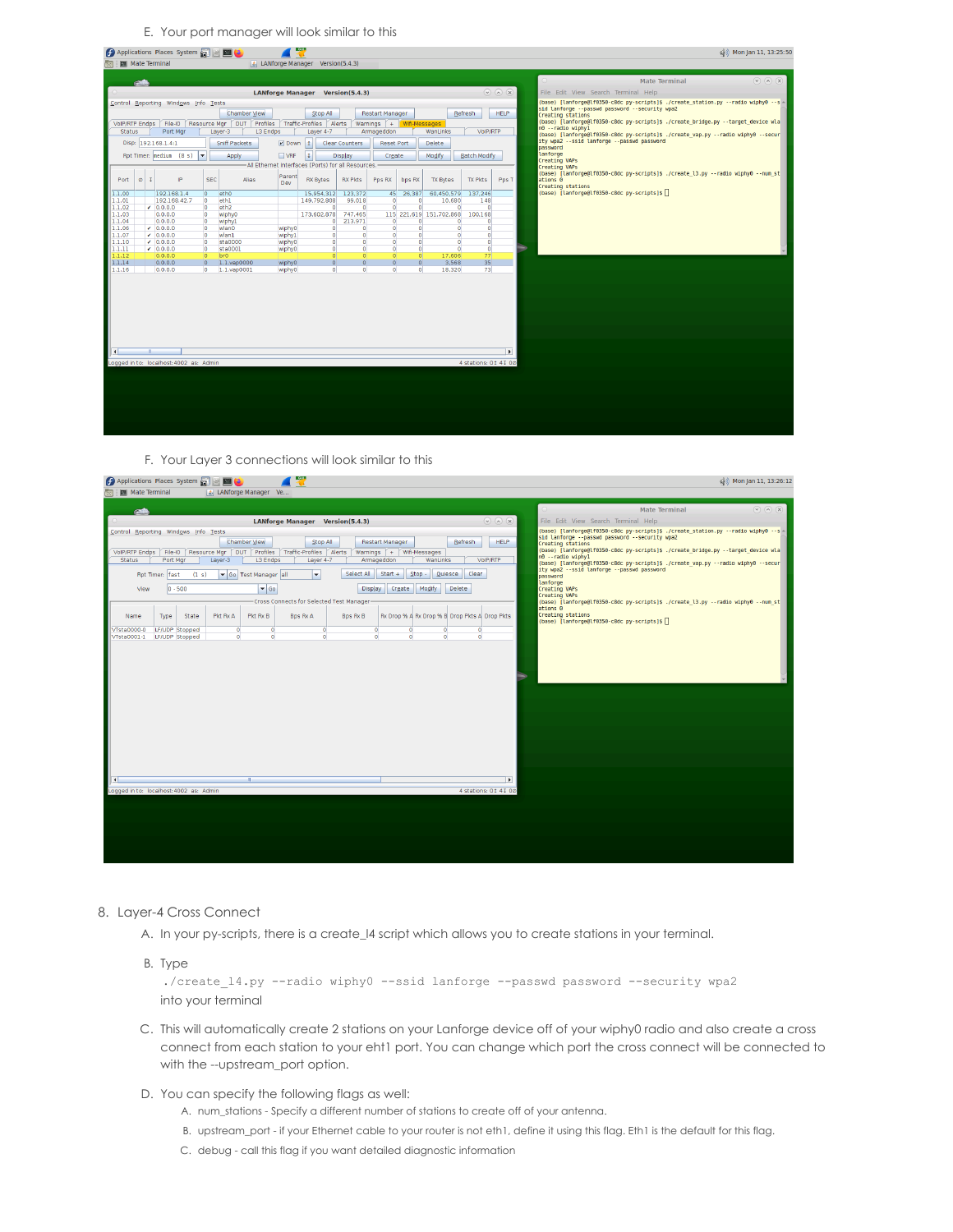E. Your port manager will look similar to this

|                     |           | <b>(5)</b> Applications Places System and <b>B</b> |                           |                               |                  |            |                                           |                                                    |                            |                      |                         |                      |                                | (b) Mon Jan 11, 13:27:10                                                                                                                                           |                 |
|---------------------|-----------|----------------------------------------------------|---------------------------|-------------------------------|------------------|------------|-------------------------------------------|----------------------------------------------------|----------------------------|----------------------|-------------------------|----------------------|--------------------------------|--------------------------------------------------------------------------------------------------------------------------------------------------------------------|-----------------|
|                     |           | <b>Mate Terminal</b>                               |                           |                               |                  |            | <b>E.</b> LANforge Manager Version(5.4.3) |                                                    |                            |                      |                         |                      |                                |                                                                                                                                                                    |                 |
|                     |           |                                                    |                           |                               |                  |            |                                           |                                                    |                            |                      |                         |                      |                                |                                                                                                                                                                    |                 |
|                     |           |                                                    |                           |                               |                  |            |                                           |                                                    |                            |                      |                         |                      |                                | <b>Mate Terminal</b>                                                                                                                                               | $\odot$ (a) (x) |
|                     |           |                                                    |                           |                               |                  |            |                                           | LANforge Manager Version(5,4,3)                    |                            |                      |                         |                      | $(\vee)$ $(\wedge)$ $(\times)$ | File Edit View Search Terminal Help                                                                                                                                |                 |
|                     |           | Control Reporting Windows Info Tests               |                           |                               |                  |            |                                           |                                                    |                            |                      |                         |                      |                                | <b>Request Data:</b>                                                                                                                                               |                 |
|                     |           |                                                    |                           | Chamber View                  |                  |            | Stop All                                  |                                                    | <b>Restart Manager</b>     |                      |                         | Refresh              | HELP.                          | (b'{"shelf": 1, "resource": 1, "radio": "wiphy0", "sta name": "sta0000", "ssid"'                                                                                   |                 |
| VoIP/RTP Endps      |           | File-IO                                            |                           | Resource Mar   DUT   Profiles |                  |            | Traffic-Profiles Alerts                   |                                                    | Warnings $+$ Wifi-Messages |                      |                         |                      |                                | b': "lanforge", "key": "password", "mode": 0, "mac": "xx:xx:xx:xx:*:xx", "flag'<br>b's": 68719608832, "flags mask": 68719608832, "suppress preexec cli": "yes", "  |                 |
| <b>Status</b>       |           | Port Mgr                                           |                           | Layer-3<br>L3 Endps           |                  |            | Layer 4-7                                 |                                                    | Armageddon                 |                      | WanLinks                | VoIP/RTP             |                                | b'suppress preexec method": 1}')                                                                                                                                   |                 |
|                     |           |                                                    |                           |                               |                  |            |                                           |                                                    |                            |                      |                         |                      |                                | Response Access-Control-Allow-Methods: GET, POST<br>Response Access-Control-Allow-Origin: *                                                                        |                 |
|                     |           | Disp: 192.168.1.4:1                                |                           | Sniff Packets                 |                  | $ V $ Down | <sub>1</sub>                              | <b>Clear Counters</b>                              | <b>Reset Port</b>          |                      | <b>Delete</b>           |                      |                                | Response Content-Type: application/json;charset=utf-8                                                                                                              |                 |
|                     |           | Rpt Timer: nediun (8 s) $\blacktriangledown$       |                           | Apply                         | <b>NRF</b>       |            | I                                         | Display                                            | Create                     |                      | Modify                  | <b>Batch Modify</b>  |                                | Response Date: Mon, 11 Jan 2021 21:26:37 GMT                                                                                                                       |                 |
|                     |           |                                                    |                           |                               |                  |            |                                           | All Ethernet Interfaces (Ports) for all Resources. |                            |                      |                         |                      |                                | Response X-Error-0: Error: [-22]: 22 Invalid argument OpId: 10795: add sta 1 1<br>wiphy0 sta0000 68719608832 lanforge NA password NA NA xx:xx:xx:xx:*:xx 0 NA NA N |                 |
|                     |           |                                                    |                           |                               |                  |            |                                           |                                                    |                            |                      |                         |                      |                                | A NA NA 68719608832 NA NA NA NA                                                                                                                                    |                 |
| Port                | $\circ$ I | IP.                                                | <b>SEC</b>                | Alias                         | Parent<br>Dev    |            | <b>RX Bytes</b>                           | <b>RX Pkts</b>                                     | Pps RX                     | bps RX               | <b>TX Bytes</b>         | <b>TX Pkts</b>       | Pps T                          | Response X-Error-2: Important message from card: Shelf: 1, Card: 1 -: [ADD Virtua]                                                                                 |                 |
|                     |           |                                                    |                           |                               |                  |            |                                           |                                                    |                            |                      |                         |                      |                                | L WiFi] 1.1.10-sta0000: ERROR: Cannot change MAC address with the 'add-vwifi'                                                                                      |                 |
| 1.1.00<br>1.1.01    |           | 192.168.1.4<br>192.168.42.7                        | $\overline{0}$<br>$\circ$ | eth <sub>0</sub><br>eth1      |                  |            | 16.132.831<br>149,792,808                 | 125.833<br>99.018                                  | 29<br>$\Omega$             | 17.249<br>$\Omega$   | 62,123,857<br>10,680    | 140.076<br>148       |                                | command. Use 'set port' instead.                                                                                                                                   |                 |
| 1.1.02              |           | $-0.0.0.0$                                         | lo.                       | eth <sub>2</sub>              |                  |            | $\bullet$                                 | $\Omega$                                           | $\Omega$                   | $\bullet$            | $\bullet$               | $\Omega$             |                                | base) [lanforqe@lf0350-c8dc py-scripts]\$ ./create l4.py --radio wiphy0 --ssid l                                                                                   |                 |
| 1.1.03              |           | 0.0.0.0                                            | $\circ$                   | wiphy0                        |                  |            | 175,866,868                               | 756,764                                            |                            |                      | 114 222.779 151.703.294 | 100,170              |                                | anforge --passwd password --security wpa2                                                                                                                          |                 |
| 1.1.04              |           | 0.0.0.0                                            | $\overline{0}$            | wiphy1                        |                  |            |                                           | $0$ 213,971                                        | $\Omega$                   | $\Omega$             | $\Omega$                | $\sqrt{2}$           |                                | Cleaning up cxs and endpoints<br>Cleaning up stations                                                                                                              |                 |
| 1.1.06              |           | $-0.0.0.0$                                         | $\overline{0}$            | wlan0                         | wiphy0           |            | $\overline{0}$                            | $\circ$                                            | $\circ$                    | $\circ$              | $\bullet$               | $\bullet$            |                                | ERROR: StationProfile cleanup, list is empty                                                                                                                       |                 |
| 1.1.07              |           | $-0.0.0.0$                                         | $\Omega$<br>$\Omega$      | wlan1                         | wiphyl           |            | $\bullet$<br>$\Omega$                     | $\Omega$<br>$\Omega$                               | $\Omega$<br>$\Omega$       | $\Omega$<br>$\Omega$ | $\Omega$<br>$\Omega$    | $\Omega$<br>$\Omega$ |                                | Waiting until ports disappear                                                                                                                                      |                 |
| 1.1.10<br>1.1.11    |           | $\sqrt{0.0.0.0}$<br>0.0.0.0                        | $\overline{0}$            | sta0000<br>sta0001            | wiphy0<br>wiphy0 |            | $\overline{0}$                            | $\Omega$                                           | $\Omega$                   | $\bullet$            | $\bullet$               | $\circ$              |                                | Creating stations                                                                                                                                                  |                 |
| 1.1.12              |           | 0.0.0.0                                            | lo.                       | bro                           |                  |            | $\Omega$                                  | $\Omega$                                           | $\Omega$                   | $\Omega$             | 18,974                  | 81                   |                                | (base) [lanforge@lf0350-c8dc py-scripts]\$                                                                                                                         |                 |
| 1.1.14              |           | 0.0.0.0                                            | $\overline{0}$            | 1.1.vap0000                   | wiphy0           |            | $\overline{0}$                            | $\circ$                                            | $\sigma$                   | $\circ$              | 3,568                   | 35                   |                                |                                                                                                                                                                    |                 |
| 1.1.16              |           | 0.0.0.0                                            |                           | $0 - 1.1$ . vap $0001$        | wiphy0           |            | $\bullet$                                 | $\bullet$                                          | $\Omega$                   | $\Omega$             | 19,760                  | 77                   |                                |                                                                                                                                                                    |                 |
|                     |           |                                                    |                           |                               |                  |            |                                           |                                                    |                            |                      |                         |                      |                                |                                                                                                                                                                    |                 |
|                     |           |                                                    |                           |                               |                  |            |                                           |                                                    |                            |                      |                         |                      |                                |                                                                                                                                                                    |                 |
|                     |           |                                                    |                           |                               |                  |            |                                           |                                                    |                            |                      |                         |                      |                                |                                                                                                                                                                    |                 |
|                     |           |                                                    |                           |                               |                  |            |                                           |                                                    |                            |                      |                         |                      |                                |                                                                                                                                                                    |                 |
| $\vert \cdot \vert$ |           |                                                    |                           |                               |                  |            |                                           |                                                    |                            |                      |                         |                      |                                |                                                                                                                                                                    |                 |
|                     |           | Logged in to: localhost: 4002 as: Admin            |                           |                               |                  |            |                                           |                                                    |                            |                      |                         | 4 stations: 01 41 00 |                                |                                                                                                                                                                    |                 |
|                     |           |                                                    |                           |                               |                  |            |                                           |                                                    |                            |                      |                         |                      |                                |                                                                                                                                                                    |                 |
|                     |           |                                                    |                           |                               |                  |            |                                           |                                                    |                            |                      |                         |                      |                                |                                                                                                                                                                    |                 |
|                     |           |                                                    |                           |                               |                  |            |                                           |                                                    |                            |                      |                         |                      |                                |                                                                                                                                                                    |                 |
|                     |           |                                                    |                           |                               |                  |            |                                           |                                                    |                            |                      |                         |                      |                                |                                                                                                                                                                    |                 |
|                     |           |                                                    |                           |                               |                  |            |                                           |                                                    |                            |                      |                         |                      |                                |                                                                                                                                                                    |                 |
|                     |           |                                                    |                           |                               |                  |            |                                           |                                                    |                            |                      |                         |                      |                                |                                                                                                                                                                    |                 |
|                     |           |                                                    |                           |                               |                  |            |                                           |                                                    |                            |                      |                         |                      |                                |                                                                                                                                                                    |                 |

## F. Your Layer 4 connections will look similar to this  $\sqrt{2}$

Applications Places System **All Bridge** 

```
(4) Mon Jan 11, 13:27:38
```

| 图 Mate Terminal<br>  ⑤ LANforge Manager Ve                                                                                                                                                                                                                       |                                                                                                                                                                                                                                                |                                                                                                                                                                                                                                                                                                                                                                                                                                                                                                                                                                                                                                                                                                                                                                                                   |                                                                                                                                                                                                                                                        |
|------------------------------------------------------------------------------------------------------------------------------------------------------------------------------------------------------------------------------------------------------------------|------------------------------------------------------------------------------------------------------------------------------------------------------------------------------------------------------------------------------------------------|---------------------------------------------------------------------------------------------------------------------------------------------------------------------------------------------------------------------------------------------------------------------------------------------------------------------------------------------------------------------------------------------------------------------------------------------------------------------------------------------------------------------------------------------------------------------------------------------------------------------------------------------------------------------------------------------------------------------------------------------------------------------------------------------------|--------------------------------------------------------------------------------------------------------------------------------------------------------------------------------------------------------------------------------------------------------|
|                                                                                                                                                                                                                                                                  |                                                                                                                                                                                                                                                |                                                                                                                                                                                                                                                                                                                                                                                                                                                                                                                                                                                                                                                                                                                                                                                                   | $\qquad \qquad \textcircled{r} \qquad \qquad \textcircled{r} \qquad \qquad \textcircled{r}$<br><b>Mate Terminal</b>                                                                                                                                    |
|                                                                                                                                                                                                                                                                  | LANforge Manager Version(5,4,3)                                                                                                                                                                                                                | $\qquad \qquad \textcircled{r} \qquad \qquad \textcircled{r} \qquad \qquad \textcircled{r}$                                                                                                                                                                                                                                                                                                                                                                                                                                                                                                                                                                                                                                                                                                       | File Edit View Search Terminal Help                                                                                                                                                                                                                    |
| Control Reporting Windows Info Tests                                                                                                                                                                                                                             |                                                                                                                                                                                                                                                |                                                                                                                                                                                                                                                                                                                                                                                                                                                                                                                                                                                                                                                                                                                                                                                                   | <b>Request Data:</b>                                                                                                                                                                                                                                   |
| Chamber View<br>File-IO   Resource Mar   DUT   Profiles   Traffic-Profiles   Alerts<br>VoIP/RTP Endps<br>Laver-3<br><b>Status</b><br>Port Mar<br>L3 Endos<br>Go Test Manager all<br>(1 s)<br>Rpt Timer: fast<br>$\overline{\phantom{a}}$ Go<br>$0 - 500$<br>View | <b>Restart Manager</b><br>Stop All<br>Warnings $+$ Wifi-Messages<br>Armageddon<br>Layer 4-7<br>Select All<br>$Start +$<br>$Stop -$<br>$\overline{\phantom{a}}$<br>Modify<br>Display<br>Create<br>Layer 4-7 Endpoints for Selected Test Manager | (b'{"shelf": 1, "resource": 1, "radio": "wiphy0", "sta name": "sta0000", "ssid"'<br>b': "lanforge", "key": "password", "mode": 0, "mac": "xx:xx:xx:xx:*:xx", "flag'<br>b's": 68719608832, "flags mask": 68719608832, "suppress preexec cli": "yes", "'<br>b'suppress preexec method": 1}')<br>Response Access-Control-Allow-Methods: GET, POST<br>Response Access-Control-Allow-Origin: *<br>Response Content-Type: application/json;charset=utf-8<br>Response Date: Mon, 11 Jan 2021 21:26:37 GMT<br>Response X-Error-0: Error: [-22]: 22 Invalid argument OpId: 10795: add sta 1 1<br>wiphy0 sta0000 68719608832 lanforge NA password NA NA xx:xx:xx:xx:*:xx 0 NA NA N<br>A NA NA 68719608832 NA NA NA NA<br>Response X-Error-2: Important message from card: Shelf: 1, Card: 1 -: [ADD Virtua] |                                                                                                                                                                                                                                                        |
| Total-URLs<br><b>EID</b><br><b>Status</b><br>Name<br>Type                                                                                                                                                                                                        | Tx Rate<br>URLs/s<br>Bytes-RD<br>Bytes-WR<br><b>Tx Rate</b><br>(1 min)                                                                                                                                                                         | <b>Rx Rate</b><br><b>Rx Rate</b><br>(1 min)                                                                                                                                                                                                                                                                                                                                                                                                                                                                                                                                                                                                                                                                                                                                                       | l W1F11 1.1.10-sta0000: ERROR: Cannot change MAC address with the 'add-vw1f1'                                                                                                                                                                          |
| sta0000 14 1.1.10.66 L4/Gen<br>Stopped<br>$\overline{0}$<br>Stopped<br>$\bullet$<br>sta0001 14 1.1.11.67 L4/Gen                                                                                                                                                  | $\circ$<br>$\circ$<br>$\Omega$<br>$\Omega$<br>$\circ$<br>$\bullet$<br>$\bullet$<br>$\bullet$                                                                                                                                                   | $\bullet$<br>$\bullet$<br>$\circ$<br>$\Omega$<br>$\Omega$<br>$\Omega$                                                                                                                                                                                                                                                                                                                                                                                                                                                                                                                                                                                                                                                                                                                             | command. Use 'set port' instead.                                                                                                                                                                                                                       |
|                                                                                                                                                                                                                                                                  |                                                                                                                                                                                                                                                |                                                                                                                                                                                                                                                                                                                                                                                                                                                                                                                                                                                                                                                                                                                                                                                                   | anforge --passwd password --security wpa2<br>Cleaning up cxs and endpoints<br>Cleaning up stations<br>ERROR: StationProfile cleanup, list is empty<br>Waiting until ports disappear<br>Creating stations<br>(base) [lanforge@lf0350-c8dc py-scripts]\$ |
| Logged in to: localhost: 4002 as: Admin                                                                                                                                                                                                                          |                                                                                                                                                                                                                                                | 4 stations: 01 41 00                                                                                                                                                                                                                                                                                                                                                                                                                                                                                                                                                                                                                                                                                                                                                                              |                                                                                                                                                                                                                                                        |
|                                                                                                                                                                                                                                                                  |                                                                                                                                                                                                                                                |                                                                                                                                                                                                                                                                                                                                                                                                                                                                                                                                                                                                                                                                                                                                                                                                   |                                                                                                                                                                                                                                                        |
|                                                                                                                                                                                                                                                                  |                                                                                                                                                                                                                                                |                                                                                                                                                                                                                                                                                                                                                                                                                                                                                                                                                                                                                                                                                                                                                                                                   |                                                                                                                                                                                                                                                        |

## G. Your Netsmith display will look similar to this. The connections on this picture have been oriented for legibility.

- 9. Monitor and record an IPV4 variable time test. The purpose of this test is to detect whether your router is able to keep a steady signal when being barraged by multiple users.
	- A. In the first part of this tutorial, you are going to connect various numbers of stations, record them for 1 and 10 minutes, and then save as a CSV, excel, or pickle format. A station represents a device which is connected to a network, LANforge creates representations of stations which create real traffic on your network and then records statistics on that traffic. This module determines whether your device is able to sustain a heavy load of traffic for an user defined period of time. By recording the traffic it is then possible to go back and detect where any problems occurred which allows a network manager to fix problems which could be facing your network.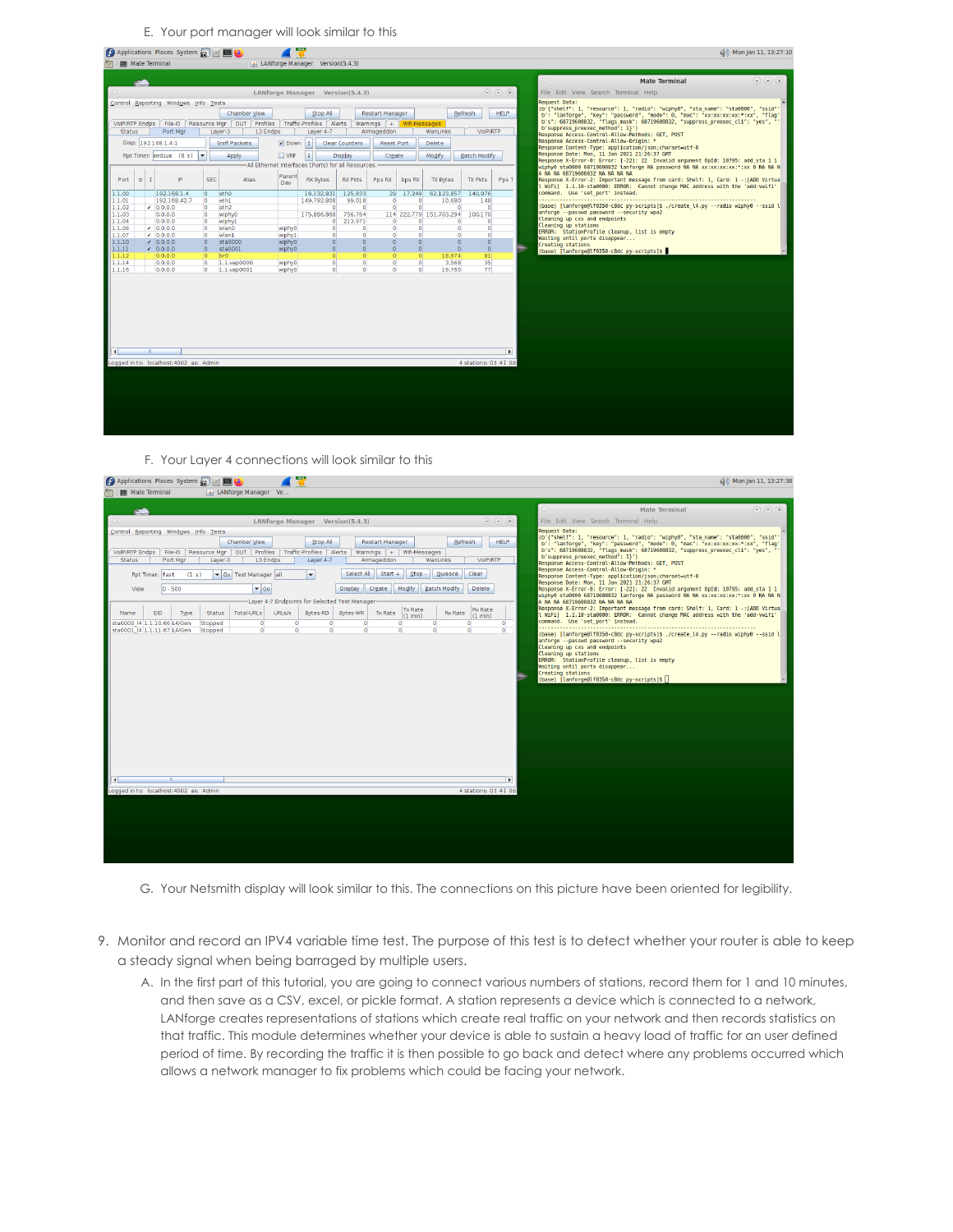B. Navigate to the py-scripts folder and type the following command into your command line

./test\_ipv4\_variable\_time.py --radio wiphy0 --security wpa2 --ssid lanforge --password password --output\_format csv

Replace the security, ssid, and password variables with the settings for the network you are testing.This will create 2 wiphy stations by default, connect them to the network you are testing, and report the results to a CSV file.You will find a file with a timestamp within the last 5 minutes in the report\_data folder in your home directory. If you are running this script from another machine using the --mgr function, you will need to define the report\_file variable.

- C. test\_ipv4\_variable\_time accepts the following flags:
	- A. output\_format The format you want to save your results to
	- B. col\_names Which columns should be saved in the output file
	- C. test\_duration how long you want the test to last.
	- D. report\_file where you want the results to be stored
- D. Your port manager will look similar to this

| LANforge Manager [report-data]<br><b>Mate Terminal</b><br><b>Take Screenshot</b><br>$\circledtimes$<br>$\circ$<br>$(\mathsf{x})$<br><b>LANforge Manager Versio</b><br><b>Mate Terminal</b><br>Control Reporting Windows Info Tests<br>File Edit View Search Terminal Help<br><b>HELP</b><br>Refresh<br><b>Chamber View</b><br>Stop All<br><b>Restart Manager</b><br>Profiles<br>Alerts Warnings + Wifi-Messages<br>Resource Mar<br>DUT  <br>Traffic-Profiles<br>File-IO<br>(base) [lanforge@lf0350-c8dc py-scripts]\$ ./test ipv4 variable time.py --radio wiphy0<br>Port Mar<br>WanLinks<br>VolP/RTP<br>Layer-3<br>L3 Endos<br>Layer 4-7<br>Armageddon<br><b>VolP/RTP Endps</b><br>--security wpa2 --ssid lanforge --password password --output format csv<br><b>Status</b><br>Creating stations<br>Disp: 192.168.1.4:1<br>Sniff Packets<br>Down<br>Clear Counters<br><b>Reset Port</b><br>Delete<br>Waiting for ips, timeout: 60 |
|------------------------------------------------------------------------------------------------------------------------------------------------------------------------------------------------------------------------------------------------------------------------------------------------------------------------------------------------------------------------------------------------------------------------------------------------------------------------------------------------------------------------------------------------------------------------------------------------------------------------------------------------------------------------------------------------------------------------------------------------------------------------------------------------------------------------------------------------------------------------------------------------------------------------------------|
|                                                                                                                                                                                                                                                                                                                                                                                                                                                                                                                                                                                                                                                                                                                                                                                                                                                                                                                                    |
|                                                                                                                                                                                                                                                                                                                                                                                                                                                                                                                                                                                                                                                                                                                                                                                                                                                                                                                                    |
| Rpt Timer: nediun (8 s<br>N<br>Batch M. Starting CXs<br>Display<br>Create<br>Modify<br>Apply<br>All Ethernet Interfaces (Ports) for all Resources.<br>Parent<br>$\circ$ I<br><b>SEC</b><br>IP.<br>Alias<br>Port<br><b>RX Bytes</b><br><b>RX Pkts</b><br>Pps RX<br>bps RX<br>TX<br>Dev<br>1.1.00<br>192,168,1.4<br>eth <sub>0</sub><br>13.650.235<br>175,885<br>22<br>13.263 128.0<br>lo.<br>1.1.01<br>192.168.42.7<br>$\circ$<br>eth1<br>16.012.862<br>10.649<br>$\bullet$<br>$\bullet$<br>$\overline{O}$<br>$\overline{0}$<br>1.1.02<br>$-0.0.0.0$<br>eth <sub>2</sub><br>$\circ$<br>$\circ$<br>1.1.03<br>0.0.0.0<br>wiphy0<br>284.765.280 1.433.248<br>$\bullet$<br>1.057<br>16.<br>$\circ$<br>1.1.04<br>0.0.0.0<br>wiphy1<br>1,579,923, 6,981,005<br>$\circ$<br>$\Omega$<br>$\circ$<br>1.1.05<br>172.16.42.142 0<br>2,090<br>1,119<br>$\mathbb{R}$<br>$\Omega$                                                                  |
| sta0000<br>wiphy0<br>1.1.07<br>$-0.0.0.0$<br>$\bullet$<br>$\circ$<br>$\Omega$<br>wlan0<br>wiphy0<br>$\Omega$<br>$\Omega$<br>$\overline{0}$<br>$\overline{0}$<br> 1.1.09<br>$-0.0.0.0$<br>$\Omega$<br>$\Omega$<br>$\circ$<br>wlan1<br>wiphy1<br>11.1.11<br>172.16.42.52<br>2.266<br>10 <sup>°</sup><br>$\circ$<br>1.228<br>$\Omega$<br>sta0001<br>wiphy0<br>$\mathbb{R}$<br>٠<br>Logged in to: localhost: 4002 as: Admin<br>4 stations: 21 21 00                                                                                                                                                                                                                                                                                                                                                                                                                                                                                    |

### E. Your Layer 3 connections will look similar to this

|                                          |                          |       |                                |                   |                             | <b>D</b> Applications Places System 日 四 <mark>も</mark> 司 |                                                             |                                          |                          | <u>__GUI_</u> |                          |                          |         |                                                                              | 4) Fri Jan 8, 12:08:01    |                |
|------------------------------------------|--------------------------|-------|--------------------------------|-------------------|-----------------------------|----------------------------------------------------------|-------------------------------------------------------------|------------------------------------------|--------------------------|---------------|--------------------------|--------------------------|---------|------------------------------------------------------------------------------|---------------------------|----------------|
|                                          |                          |       | <b>Mate Terminal</b>           |                   |                             | <b>ALANforge Manager</b> [report-data]                   |                                                             |                                          |                          |               |                          |                          |         | <b>Take Screenshot</b>                                                       |                           |                |
|                                          |                          |       |                                |                   |                             | <b>LANforge Manager Version(5.4.3)</b>                   |                                                             |                                          |                          |               |                          |                          |         |                                                                              | $\odot$<br>$\circledcirc$ | $\circledcirc$ |
| Control Reporting Windows Info Tests     |                          |       |                                |                   |                             |                                                          |                                                             |                                          |                          |               |                          |                          |         |                                                                              |                           |                |
| Port Mar<br><b>Status</b>                |                          |       | Layer-3   L3 Endps   Layer 4-7 |                   | Armageddon<br>WanLinks      | VolP/RTP                                                 | VolP/RTP Endps                                              |                                          | File-IO   Resource Mar   | <b>DUT</b>    | Chamber View<br>Profiles | Traffic-Profiles         |         | Stop All<br><b>Restart Manager</b><br>Alerts<br>Warnings   +   Wifi-Messages | Refresh                   | <b>HELP</b>    |
|                                          |                          |       |                                |                   | Rpt Timer: fast             | (1 s)                                                    | Go Test Manager all                                         |                                          | $\overline{\phantom{a}}$ | Select All    | $Start +$                | $Stop -$                 | Quiesce | Clear                                                                        |                           |                |
|                                          |                          |       |                                |                   | $0 - 500$<br>View           |                                                          | $\bullet$ Go                                                |                                          |                          | Display       | Create                   | Modify                   |         | Delete                                                                       |                           |                |
|                                          |                          |       |                                |                   |                             |                                                          |                                                             | Cross Connects for Selected Test Manager |                          |               |                          |                          |         |                                                                              |                           |                |
| Name                                     | Type                     | State | Pkt Rx A<br>$\Omega$           | Pkt Rx B<br>3.834 | <b>Bps Rx A</b><br>$\Omega$ | <b>Bps Rx B</b><br>255.985                               | Rx Drop % A Rx Drop % B Drop Pkts A Drop Pkts B<br>$\Omega$ | $\Omega$                                 |                          | $\Omega$      | Avg RTT                  | Rpt<br>Timer<br>50001.44 | EID     | Endpoints (A e B)<br>VTsta0000-0-A <=> VTsta0000-0-8                         |                           |                |
| VTsta0000-0<br>VTsta0001-1               | LF/UDP Run<br>LF/UDP Run |       | $\Omega$                       | 3,831             | $\Omega$                    | 255.857                                                  | $\Omega$                                                    | $\Omega$                                 | $\circ$<br>$\bullet$     | $\bullet$     | $\circ$<br>$\circ$       | 50001.45                 |         | VTsta0001-1-A <=> VTsta0001-1-8                                              |                           |                |
|                                          |                          |       |                                |                   |                             |                                                          |                                                             |                                          |                          |               |                          |                          |         |                                                                              |                           |                |
|                                          |                          |       |                                |                   |                             |                                                          |                                                             |                                          |                          |               |                          |                          |         |                                                                              |                           |                |
|                                          |                          |       |                                |                   |                             |                                                          |                                                             |                                          |                          |               |                          |                          |         |                                                                              |                           |                |
|                                          |                          |       |                                |                   |                             |                                                          |                                                             |                                          |                          |               |                          |                          |         |                                                                              |                           |                |
|                                          |                          |       |                                |                   |                             |                                                          |                                                             |                                          |                          |               |                          |                          |         |                                                                              |                           |                |
|                                          |                          |       |                                |                   |                             |                                                          |                                                             |                                          |                          |               |                          |                          |         |                                                                              |                           |                |
|                                          |                          |       |                                |                   |                             |                                                          |                                                             |                                          |                          |               |                          |                          |         |                                                                              |                           |                |
|                                          |                          |       |                                |                   |                             |                                                          |                                                             |                                          |                          |               | B                        |                          |         |                                                                              |                           |                |
|                                          |                          |       |                                |                   |                             |                                                          |                                                             |                                          |                          |               |                          |                          |         |                                                                              |                           |                |
|                                          |                          |       |                                |                   |                             |                                                          |                                                             |                                          |                          |               |                          |                          |         |                                                                              |                           |                |
|                                          |                          |       |                                |                   |                             |                                                          |                                                             |                                          |                          |               |                          |                          |         |                                                                              |                           |                |
|                                          |                          |       |                                |                   |                             |                                                          |                                                             |                                          |                          |               |                          |                          |         |                                                                              |                           |                |
|                                          |                          |       |                                |                   |                             |                                                          |                                                             |                                          |                          |               |                          |                          |         |                                                                              |                           |                |
| Logged in to: localhost: 4002 as: Admin. |                          |       |                                |                   |                             |                                                          |                                                             |                                          |                          |               |                          |                          |         |                                                                              | 4 stations: 21 21 00      |                |